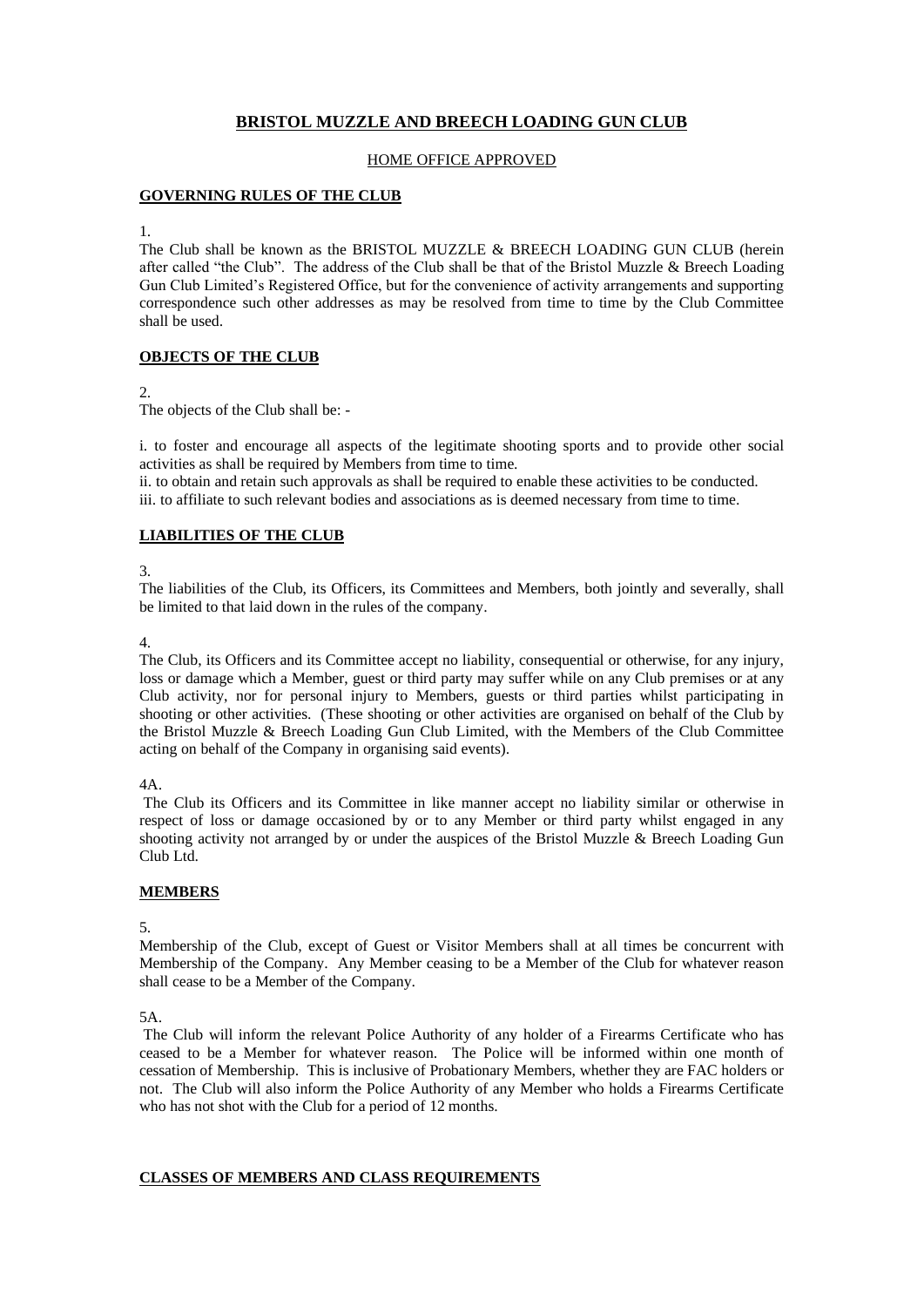The Club shall consist of the following classes of Membership:-

#### **a. PROBATIONER**

Persons (being not less than 14 years of age shall serve a Probationary period of not less than six months. During this time the person will attend activity dates applicable to the discipline, which the person intends to pursue for the purpose of receiving a course of instruction in said discipline so that the person's suitability may be judged by the Committee.

An applicant for Probationary Membership must be sponsored by one Full Member and by one other person who knows the applicant personally, or if on reference from other bodies such personal references as deemed necessary by the Committee or Membership Secretary.

The relevant Police Authority will be informed of the Committee's decision to accept or refuse a Probationary application.

For the purpose of assisting the monitoring of suitability for Full Membership an official record shall be kept of range attendances.

A Probationary member must attend and shoot regularly using both pistol and rifle before being accepted for Full Membership.

The Committee may end or extend a Probationer's Membership at any time. Termination of Probationary Membership will be notified to the local Police Authority.

The person must at all times when in possession of firearms or ammunition be supervised by a Club Range Officer (R.O), or Club Range Conducting Officer (R.C.O) or such Full Member as deemed suitable by the Range Conducting Officer or a Club coach.

The number of persons in this class shall not exceed the sum total of Members in Membership Class b.

All probationary members will meet with the committee at the end of their probationary period. Notification of acceptance or rejection will in all cases be by post/email. Membership of the club is by invitation only completion of a probationary period does not infer membership of the club, or the right to acquire firearms.

#### **b. FULL MEMBER**

Persons who having reached the age of 17:-

i. shall have served a Probationary Period, is certified by a Member of the Committee in respect of standards reached, and has been approved by the Committee, or

ii being the holder of a Firearms Certificate for the previous consecutive period of not less than twelve months, is certified by a Member of the Committee in respect of standards reached and has been approved by the Committee. Until such time these persons will be deemed as "Probationary Members".

#### **c. FAMILY MEMBERS**

Who shall be the spouse or child of a Full Member who would otherwise be eligible for Membership provided that any such child on reaching the age of 17 year shall cease to be a Family Member and on immediate application for Full Membership his/her previous activity, experience and standards shall count.

Supervision of Family Members under seventeen years of age shall be greater then that accorded a Full member and such persons shall not be permitted to act as Range Officers.

It must be clearly understood that only persons who have completed a Probationary period and have been accepted as Full Members can enjoy the reduced fee granted by "Family Membership". That is to say that you may only have your spouse or child(ren) on your "Family Membership" if they have completed a Probationary period and have been accepted as Full or Family Members.

#### **d. LIFE MEMBER**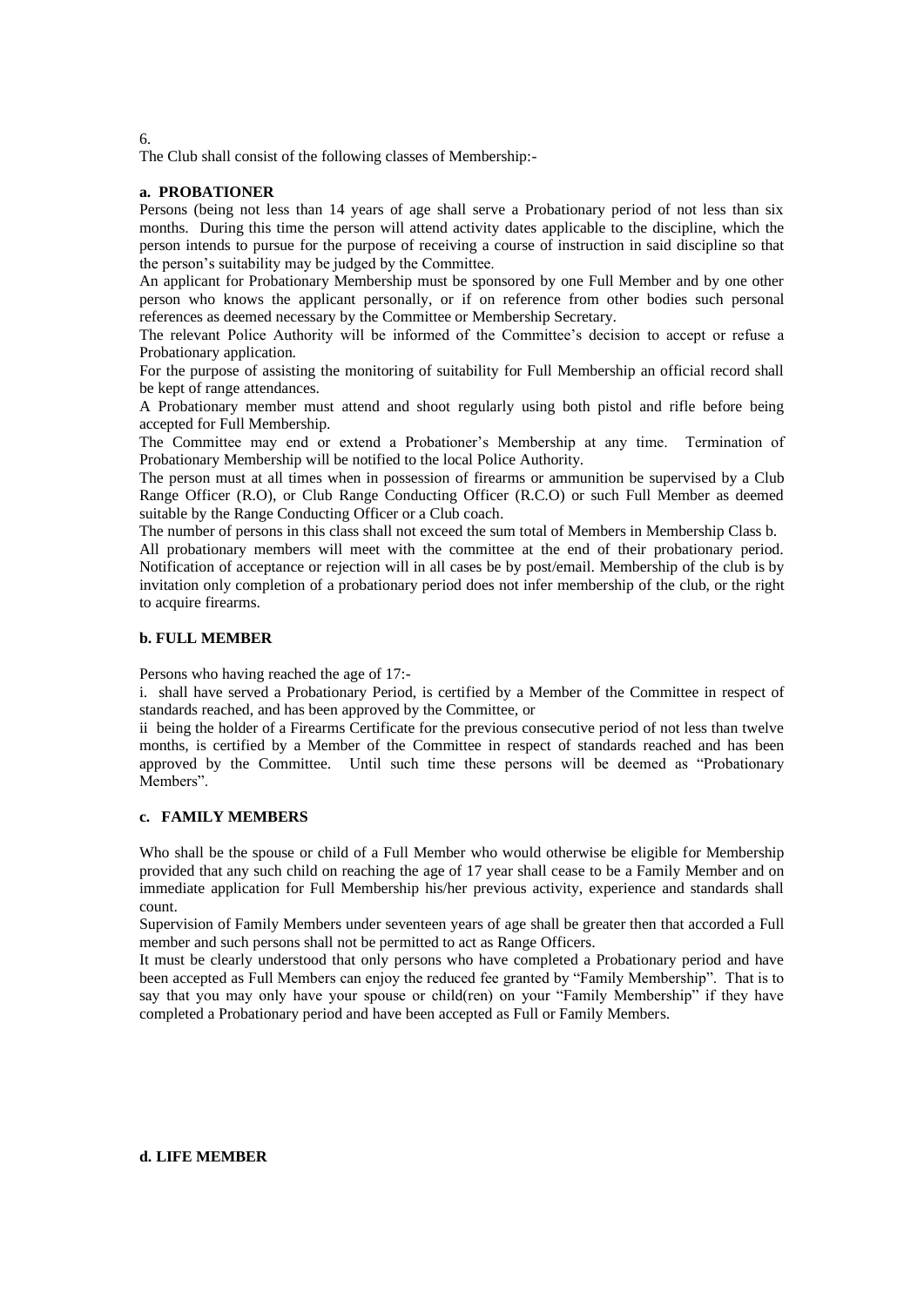A life member shall be a full member who has been granted life membership by a vote of the members at General Meeting or extraordinary meeting. Life membership will be given only in exceptional circumstances and for outstanding contribution to the club. Nomination for life membership must be in writing to the club committee and signed by 10% of full members before being put to the membership for vote Life members must annually submit all relevant paperwork required by the club to retain membership. Life members who do not submit the relevant paperwork may be deemed to have resigned from the club

## **e. JUNIOR MEMBERS**

A person not having any immediate family in the Club and not having reached the age of seventeen years shall be deemed as a Junior Member and shall enjoy full club benefits after successfully completing the Probationary period. However this person shall not be entitled to vote on Club business or be eligible for a Committee position until they reach their seventeenth birthday. Supervision of this person shall be greater than that accorded to a Full Member and this person shall not be permitted to act as a Range Officer.

Until the age of 18 years is achieved a Junior Member must annually at renewal provide a signed declaration from parent or legal guardian to the effect that the signatory concurs with the aims of the Club, understands the governing rules of the Club and has given permission freely.

### **f. GUESTS**

The Club may from time to time hold "Guest Days", which shall be notified to the Police Authority for the District, the invitation of guests being expressly through and at the sole discretion of the Club Secretary. Guest Members shall enjoy the full amenities of the Club subject to the constant personal supervision of a Full Member under the direction of a Club R.C.O. or Club R.O. or Club Training Officers.

Sponsors of a guest must submit a guest form to the club secretary not less than 48 hours before the guest day, failure to do so my result in the refusal to allow a guest to shoot.

Guests must sign a declaration that they are not prohibited from possessing firearms and ammunition by virtue of Section 21 of the Firearms Act 1968.

#### **g. VISITORS**

A person holding a Firearms Certificate shall join in a Club activity provided that this person has received permission to do so from the Committee or relevant Membership Secretary to do so at least 48 hours prior to the activity.

A visitor form must be submitted to the club 48hrs before a visitor wishes to shoot with the club.

All Visitors who wish to take part in the Club's activities must be logged in the Club's Range Attendance Register in the same way as all Members.

#### **VOTING RIGHTS**

Only full Members shall be entitled to vote. Junior, Guests and Visitors are excluded.

7.

The maximum number of Members may be fixed from time to time by the Committee and unless specified the minimum number of Full Members shall be that laid down in law and the maximum number unlimited.

8.

All Members shall enjoy the full amenities of the Club except for those matters pertaining to the enactment of the Firearms Acts and any subsequent Acts and Amendments, which might preclude full enjoyment.

9.

No person shall be considered for Membership without an interval of at least 48 hours having elapsed following the application by or on behalf of that person for Membership.

### **NOMINATIONS**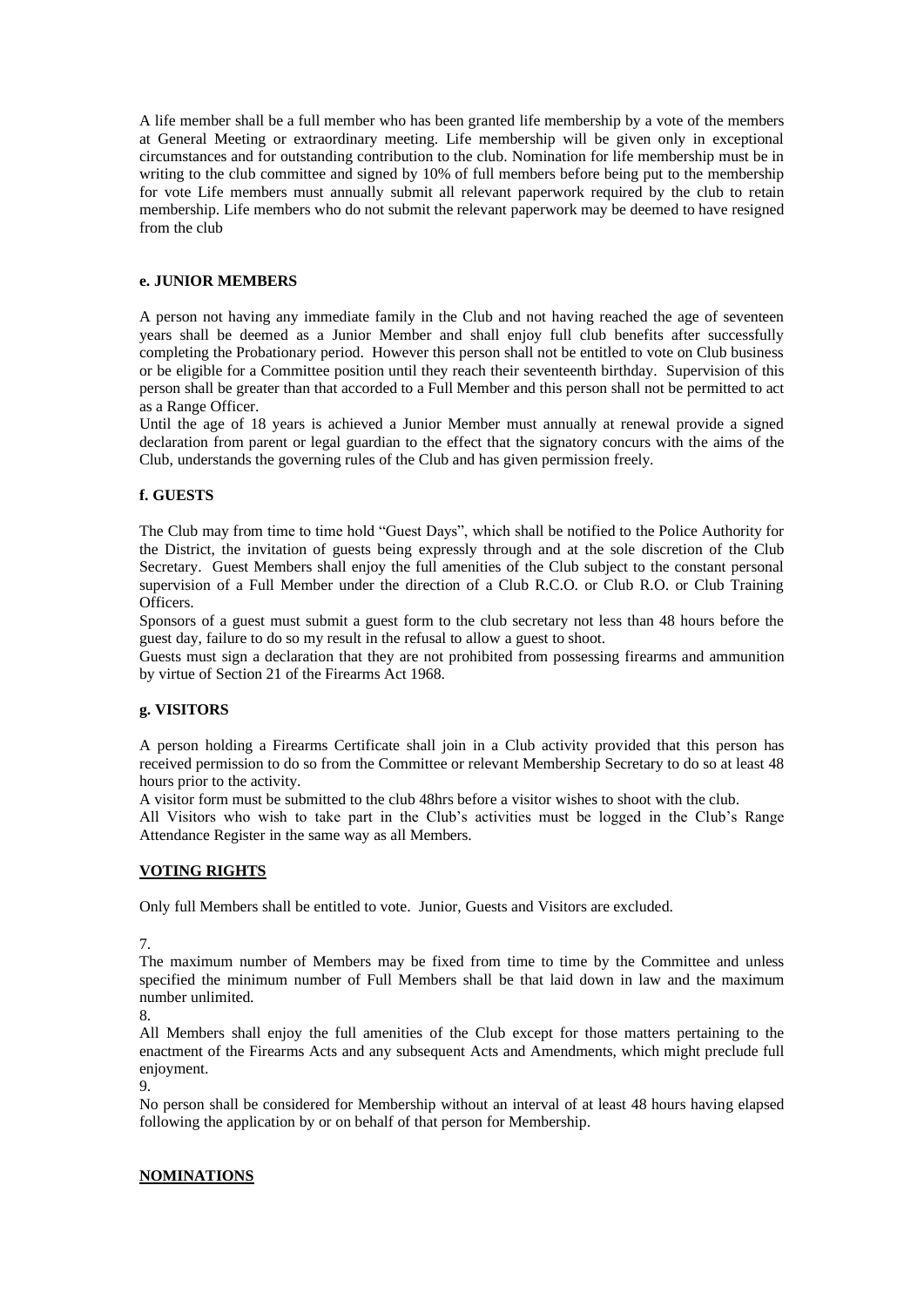Application for Membership shall be completed on the official Club form in ink.

11.

All applications for Membership shall be placed before the relevant Membership Secretary.

All new Membership applications shall be notified to the local Police Authority.

# **SUBSCRIPTIONS AND FEES**

12.

Entrance fees and subscriptions for Membership shall be due on demand and payable to the Club. Membership is conditional on such payment being made.

Subscription rates, fees and charges for: -

- a. Full Membership Fees shall rise annually in line with the retail price index released by the government in January preceding the annual general meeting.
- b. Other Members, Guests and Visitors fees shall be determined by the Committee from time to time and shall be made known at least 28 days prior to any changes are due to become effective.
- c. The committee will set the level of fees for members under 17 years of age or young members over 17 who are still in full time education who the committee at its discretion may consider for a reduced fee.
- d. Green fees will be set by the committee and shall be made known at least 28 days prior to any changes becoming effective.
- e. Junior members and members covered by section 12c, will pay reduced green fee.

N.B. In respect of (b), Members have the right to rescind or alter the Committee decision by calling an Extraordinary General Meeting, notice of which must reach the Club Secretary within 14 days of the Notice of Change being made, failing this, the new rates will apply on the date stated.

### **MEMBERS CONDUCT**

13.

Any person contravening the rules, regulations and/or bye-laws of the Club or the Firearms Acts, or acting in any way which may be construed as dangerous, offensive or an embarrassment to the Club and/or its Members shall be immediately suspended from Membership in any or all of its categories. Such suspension shall be determined by any Committee Member of the Club or by any other two Members of the Club present. If the suspension is decreed during the course of any activity, whether the perpetrator be participating or not, that person shall be required to leave the vicinity of the activity immediately and shall not be permitted access to any other activity of the Club until such time as details of the incident have been laid before the Committee or adjudication has been reached.

14.

If the suspended person refuses to leave the vicinity of the activity, then that activity shall be suspended forthwith.

The Committee shall give the person notice in writing, setting out the matter of the complaint, and require that person to attend before the Committee. Failure to respond will empower the Committee to implement any or all of the provisions of the rules pertaining to Members Conduct.

15.

Any Member being the subject of a complaint or any persons witnessing the event may be called to attend the enquiry.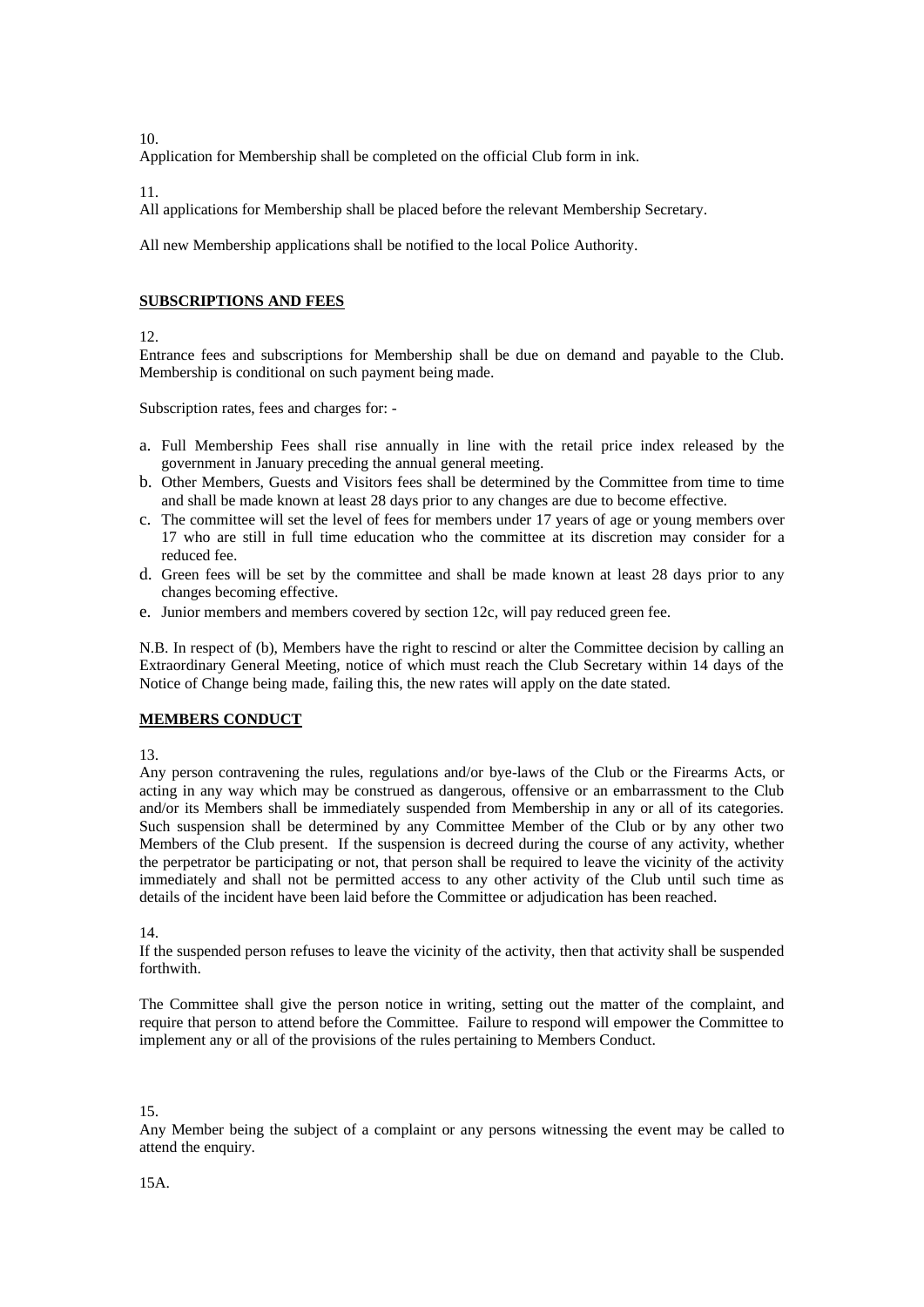Any Member being the subject of a complaint or enquiry may if they so desire, present themselves or provide a written statement of explanation to the Committee.

15B.

Any person attending such an enquiry is not entitled to be privy to the deliberations of the Committee. All deliberations will be in camera and all decisions will be communicated in writing.

#### $15C$

Any member that undermines the club or membership or uses the club equipment or property for personal gain will be subject to suspension from the club until such times as the committee can investigate and take appropriate action.

#### 15D.

Any work carried out on behalf of the club becomes the property of the club, this includes copyright for any documentation, photos, logos, or any other material submitted for club use, unless the committee agrees in writing to the contrary beforehand.

### **PENALTIES FOR MISCONDUCT**

If upon investigation the Committee finds that a complaint or allegation against any Member is justified, then the Committee may impose any penalty it considers to be fitting. This includes termination of Membership.

#### **APPEALS PROCEDURE**

16.

Any Member being the subject of a complaint (and that complaint having been investigated and decided on by the Committee) being dissatisfied with the decision shall have the Right against that decision by placing the matter before the Board of Trustees of the Company subject always to; -

- a. Written notice of the Committee decision being given to the person/s involved in the complaint, in writing, within seven days of the decision being made.
- b. Written notice of appeal by the appellant shall be lodged with the Company Secretary within fourteen days of the appellant receiving the notice of decision from the Committee.
- c. Written statements and any other evidence that the appellant requires in support of the Appeal to be lodged with the Company Secretary within twenty-eight days from the date the appellant received the Committee decision.
- d. The appellant shall give any additional information the Board may require and shall attend any meeting that the Board may require and any non-compliance with the Board's requirements shall not give rise to any further complaint or Appeal by the appellant. Any suspension from Club activities will remain in force until the final decision of the Committee.
- e. Any recommendation by the Board will be considered by the Committee.

17.

Before the Committee can enact the provisions of Termination under Rule 13, they shall give the person 7 days notice in writing, setting out the matter of the complaint, and require that person to attend before the Committee. Failure to appear will empower the Committee to implement all provisions of Rule 13.

#### **MANAGEMENT OF THE CLUB**

18.

The Management of the Club and the administration of its affairs shall be vested to the Committee for all matters not reserved for General Meetings.

## **COMMITTEE**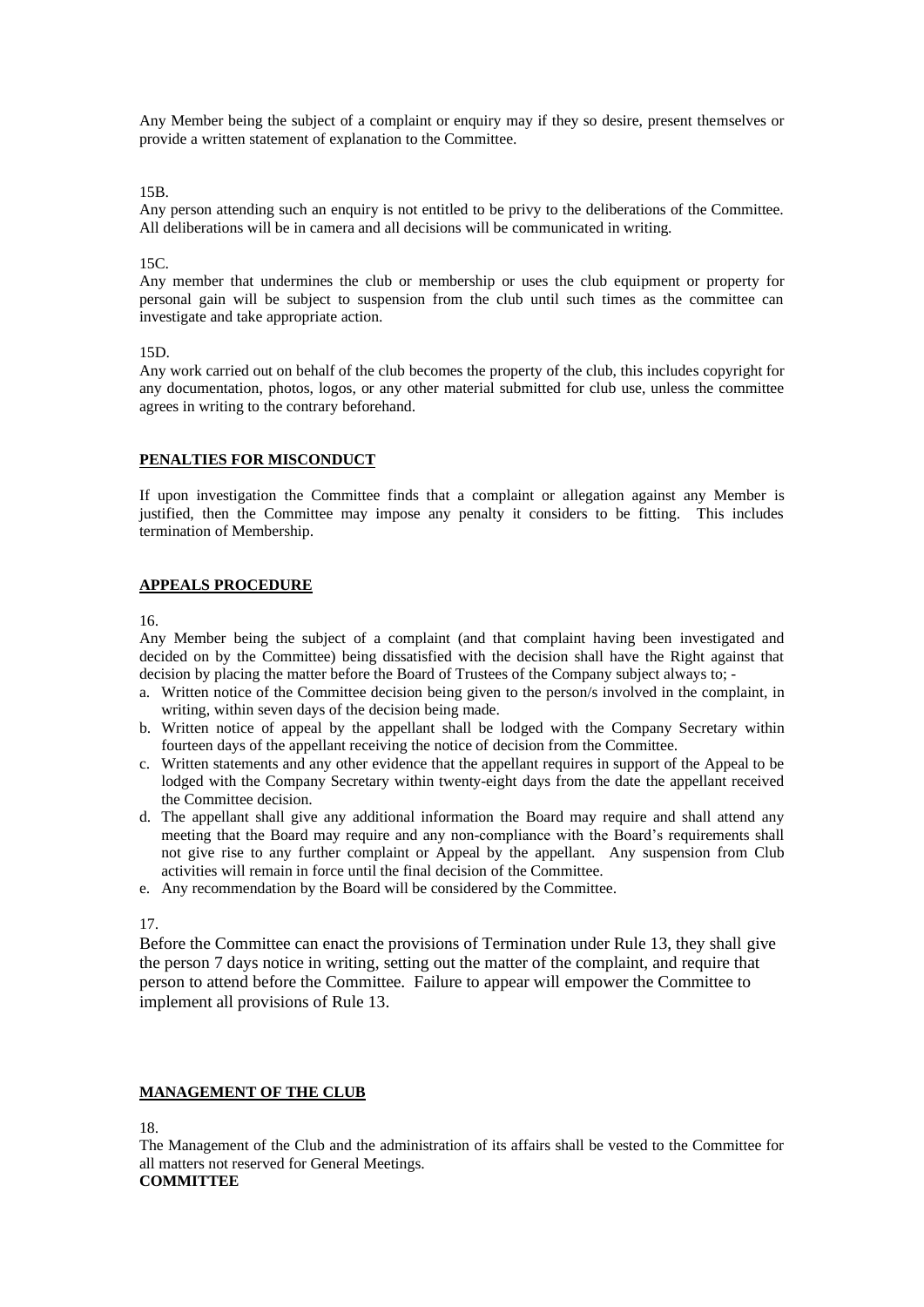The Committee shall consist of Full Members who shall be elected at the Annual General Meeting of the Club and such other Full Members who the elected Committee consider expedient to the good running of the Club.

The duties of Committee Members shall be delegated by the Annual General Meeting or the Committee in session for the benefit of the Club as a whole.

All Members of the Committee shall resign at the Annual General Meeting but may offer themselves for re-election.

20.

In order to fill vacancies on the Committee, nominations shall be made 28 days before the Annual General Meeting, which shall require a Proposer and Seconder before being placed to the Meeting for voting. Only Members entitled to vote may be nominated or to act as Proposer or Seconder.

If at the time of the Election of Officers at an Annual General meeting: -

- a. No nomination has been received for a particular Office, then the resigning Officer of that Office if eligible and willing to stand for Office shall automatically be elected. If the resigning Officer is not willing to stand for Office then the post shall be filled by the elected Committee under Rule 21.
- b. Only one nomination is received for a particular Office then that nomination will be an automatic election to that Office.
- c. If more than one nomination is received for a particular Office then the nominations will be voted on at the Annual General Meeting.

21.

Where there is a vacancy through non-election or following the expulsion or resignation of a Committee Member during the Club year the remaining Members of the Committee shall elect a Voting Member of the Club to assume the Office vacated for the remainder of the Club year.

# **CHAIRMAN**

22.

The Chairman of the Club shall be elected by the Committee following the Annual General Meeting and shall preside over all meetings of the Committee and the Club. In the absence of the Chairman at any meeting the Committee shall appoint one of their number to act as Chairman of that meeting only.

### **TREASURER**

 $23.$ 

The Treasurer shall receive and safely keep all the funds (or money) of the club and pay out such monies as required by the Committee directives

The Treasurer shall make an Annual Report of Receipts and Disbursements and shall at all times keep proper books of account in such a state that an Audit can be made within seven days of such an audit being required.

The Treasurer shall submit a statement of the Affairs of the Club to the Annual General Meeting or to any Extraordinary General Meeting if called for this purpose.

### **COMMITTEE QUORUM AND VOTING**

24.

Each Committee Member shall have one vote, which must be cast in person. 60% of Committee Members shall form a quorum except in the case of an expulsion of a Member or change of a Club Rule where the quorum shall be 90%

25. intently blank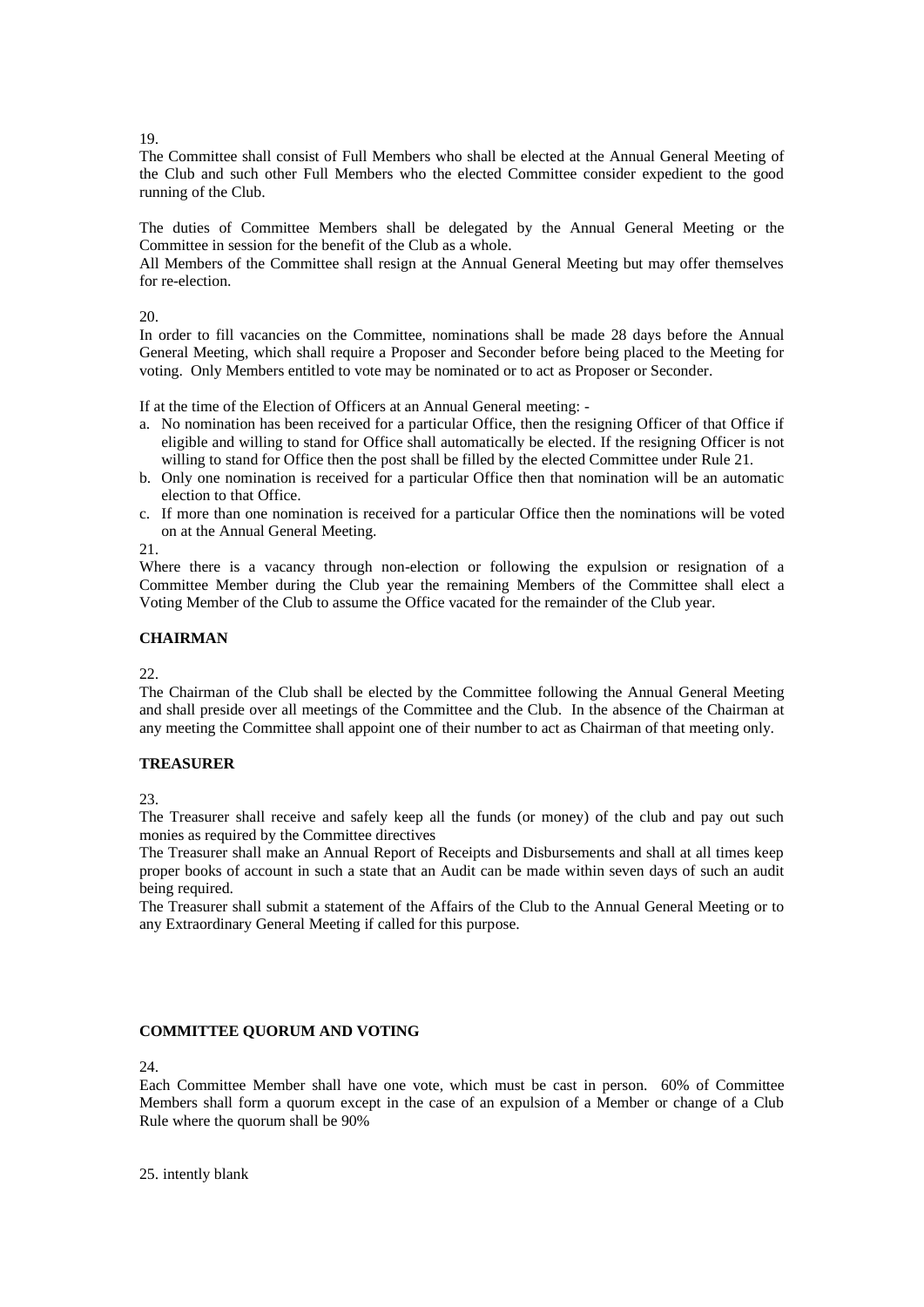Committee Members shall be notified by the Secretary of all meetings of the Committee al least 7 days before the meeting is due to be held.

27.

Should a meeting be called and a quorum is not present, the meeting shall stand adjourned for a period of not more than 14 days.

28.

The Committee may suspend one of its number from Office for negligent or otherwise offending matter following the unanimous decision of the remaining Committee Members. In such event only one Member of the Committee may be considered for suspension at any one time.

# **COMMITTEE DUTIES**

29.

The Committee will appoint such Sub-Committees they consider necessary for the administration of the Club.

30.

The Committee shall have power to co-opt Members as Temporary Members of the Committee or Sub-Committees in which case: -

a. At any meeting of the Committee they shall be entitled to speak but shall not be entitled to vote.

b. In any Sub-committee matter they shall have equal vote.

31.

The Committee is authorised to negotiate and secure any contract, which in its opinion is in the interests of the Club and its Members.

32.

The Committee shall make provision for the method of receiving and paying out funds (or money) by the Treasurer and shall be responsible for determination of such Bank. Building society or similar institution authorised to conduct accounts and to make and determine for the time being and from time to time such mandate as required of persons having authority over such accounts **PROVIDED ALWAYS** that not less than two persons shall be required to sign any cheque, bills of exchange, promissory notes and the like.

33.

The Committee will have the power to make and alter Byelaws for the conduct of the Club, which shall be binding on the Membership.

34.

The Committee shall have the authority to make remuneration by way of wages, contract or fixed amounts in respect of any work or duty carried out by an Officer or Member of the Club for reimbursement of expenses incurred in furthering the Objects of the Club.

# **FINANCIAL YEAR**

35.

The financial year of the Club commences on the  $1<sup>st</sup>$ . March of each year and ends on the last day of February in the next year.

36.

The Committee shall be empowered to set the date on which a Members subscription shall be paid **PROVIDED ALWAYS** that not more than one calendar year shall elapse between any two Subscription dates.

37.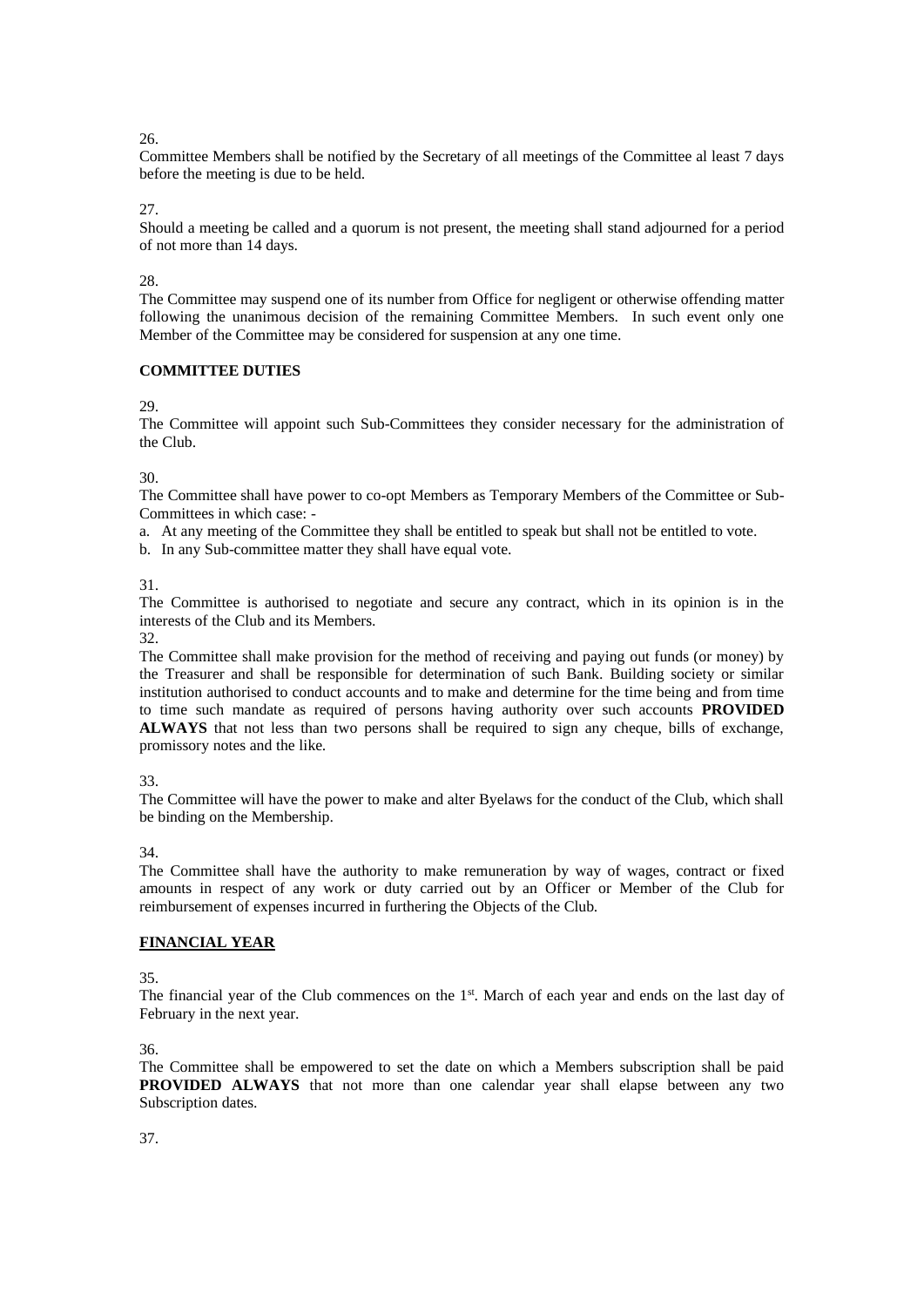The Committee may exercise discretion with regard to payment of Membership Fees in cases of personal application to the Committee by any person writing to the Club Secretary who will then forward the application to the Committee for approval or rejection.

## **ANNUAL GENERAL MEETINGS**

#### 38.

The Annual General Meeting shall be fixed from time to time by the Committee but shall not be later than that of the company. Notice giving details of the date, time and place of meeting and the proposed agenda will be given by post/email.

### 39.

At the Annual General Meeting the balance sheet and accounts shall be submitted for acceptance, Members of the Committee elected and any other business, which may be in order discussed.

### 40.

Any business for inclusion on the agenda will be transacted provided that notice in writing setting out such business is given to the CLUB Secretary by the end of January by post/email.

### 41.

Ten members or 10% of the Full Membership (whichever is greater) shall form a quorum. If at the appointed time of the General Meeting a quorum of Members is not present, the meeting if convened at the requisition of Members shall be dissolved. In any other case it shall stand postponed until the next scheduled meeting. All Members shall receive written notice of such a postponement.

42.

All Members shall be entitled to attend and to speak at a General Meeting but only Full/Family Members will be allowed to vote, each Full Member having one vote to cast in person.

43.

Voting shall be by show of hands and a motion be adopted or amended by majority decision of Full Members present.

44.

Motions at a General Meeting shall only be carried if of those who vote at least 51% vote for the motion. If the voting shall be equally divided then the Chairman of the meeting shall have a casting vote and that vote shall be to maintain Status Quo.

# **EXTRAORDINARY MEETINGS**

45.

An Extraordinary Meeting may be called by the Committee on their own initiative at any time, or upon the written request at least 10% of Members who are entitled to vote - provided that in the latter case such request is accompanied by specific details of the object of the meeting in form of a motion signed by all requisitioners.

46.

Notice giving details of the date, time and place of the meeting and the proposed agenda 28 days' notice in writing by post/email shall be given to every Member entitled to vote thereat.

47.

The decision as to whether the expenses incurred calling a meeting shall be borne by those calling the meeting shall be decided by ballot at the meeting concerned.

# **COMPLAINTS**

48.

All complaints shall be in writing to the Club Secretary or should the complaint relate to the Club Secretary in writing to the Chairman of the Club or if in relation to the Committee as a whole to the Company Secretary.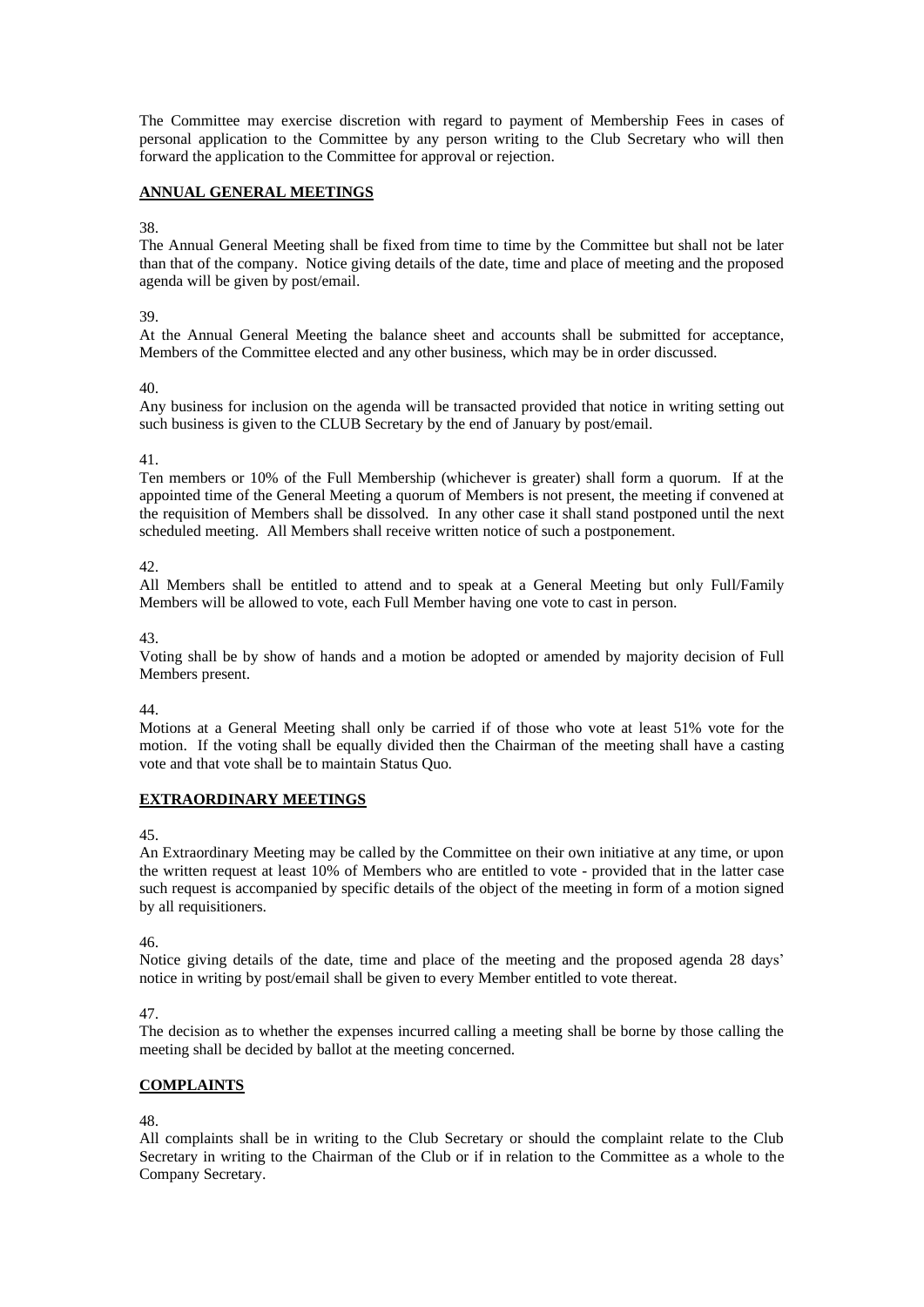Under no circumstances will complaints be initiated in open meetings.

50.

Where any complaint has been placed or referred to the Board of Trustees of the Company the decision of the Board shall be final.

# **ACTIVITY RULES**

51.

The Committee shall arrange and hold such course and examinations as is deemed necessary for the improvement of education in the Club's objects and in particular shall maintain a register of Club RCOs which shall consist of FULL MEMBERS suitably trained, assessed and certified by Members of the Committee in respect of standards reached and approved by the Committee.

52.

All matters pertaining to Members activity shall be conducted through the respective Activity Captain and where a Rule or Byelaw is considered necessary for the conduct of those activities the Committee is empowered to make same. These will include the regulation of individual and team activities, the organising and administration of meetings, competitions: demonstrations and instruction: the requirements of holding and handling apparatus and equipment.

53.

The Committee shall be empowered to determine to what Association or body the Club may affiliate or become an Associate in order to benefit the Club and its Members.

54.

All Members of the Club shall rigidly adhere to laid down procedures. Failure to do so will result in action under the Rules of Members Conduct.

## **GENERAL RULES**

55.

Members shall at all times observe all Acts of Parliament and Legislative Edicts.

56.

Members may not take away or knowingly permit to be taken away any property from the Club premises or places of activity unless by the prior agreement of the Committee or injure, damage or destroy any property belonging to the Club under any pretext whatsoever.

57.

No Member or Guest may conduct any form of business or offer for sale any ammunition, weapon or other items within any Club precincts or activity without permission of the Committee.

58.

No Member or Guest may arrange any meeting, competition, event or activity within the precincts of the Club or on behalf of the Club or its Members without permission of the Committee.

59.

No Member or Guest shall bring onto the Club premises any alcohol for consumption or disposal within the Club precincts except by the specific invitation or permission of the Committee which shall only be permitted at such times and places where shooting shall not be taking place or for the purpose of a social programme following completion of all ammunition and weaponry competition, instruction and practice.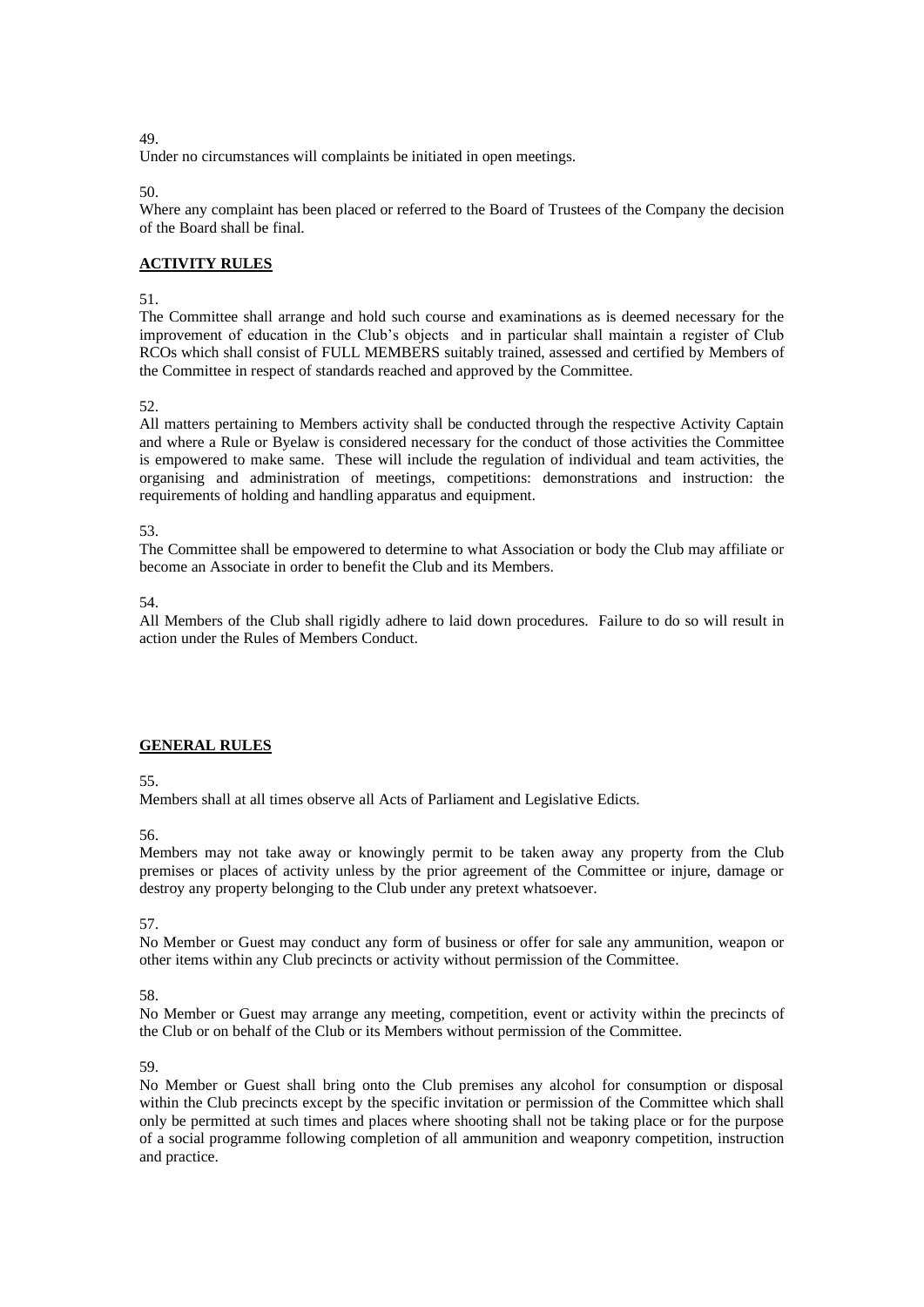No Member or Guest shall interfere with any range, firing point and shall not erect any staging or other structure or place any target other than an approved target at an approved point without permission of the Committee or the Officer of the Club duly appointed by the Committee to be in charge of such activity and being present at the time.

## 61.

Should any Rules or Bye -laws be considered necessary for the welfare of the Club, the Committee are empowered to make same. Such Rules and Byelaws shall have effect until set aside by the Committee or at a General Meeting.

#### 62.

Damage to Club premises or property or that for which the Club is responsible, which in the opinion of the Committee is done wilfully or through negligence , shall be paid for by the Member(s) responsible, as determined by the Committee, such amount shall be immediately payable as required by the Committee in default of which the Committee shall exercise Rule 13.

#### 63.

A Register containing the names and addresses of all Members shall be maintained by the Club Secretary.

A Range Attendance Register shall be maintained by the Club Secretary or by a Committee Member in his/her absence. It shall be the responsibility of every Member and Visitor to ensure that his/her name is included in the register for each visit, the firearms used and serial number and type of competition or practice if any in which they take part.

#### 64.

A notice may be given by the Club to any Member either personally or by sending it by post/email to him/her at the address last registered by him/her in the Club Register. Any change of address must be notified in writing to the Club Secretary.

Where the notice is sent by post it shall be deemed to be effected by proper addressing, prepaying and posting a letter containing the notice, and to have been effected in the case of a notice of a meeting at the expiration of 24 hours after the letter containing the same has been posted and in any other case at the time at which the letter would be delivered in the ordinary course of post.

### 65.

A copy of Club Rules and Bye-laws shall be rendered to and kept by the Board of Trustees of the Company and a copy shall be given to each Member of the Club on approval to Membership and a copy shall be made available for reference purposes at all Club premises and activities.

66.

None of these Rules shall be rescinded or altered or additional Rules made unless approved by the Committee - such decision being governed by Club Rule 33 - or approved at General Meeting of Members specifically called for such purpose - such General Meeting being governed by Club Rules 46/47.

Any decision to add, alter or rescind a Club Rule will be announced in writing by post/email unless changed at AGM/EGM

### 67.

Any question or matter not covered by the foregoing Rules or any question with regard to their interpretation, or of the Bye-laws , shall be determined by the Committee or at such times as the Committee may be in variance with the Members the matter shall be referred to the Board of Trustees of the Company for determination whose decision shall be final.

#### 68.

Matters referred to in these Rules in the singular shall be construed in the plural and vice-versa and matters implying the masculine shall include the feminine unless clearly stated otherwise.

### **DISSOLUTION**

69.